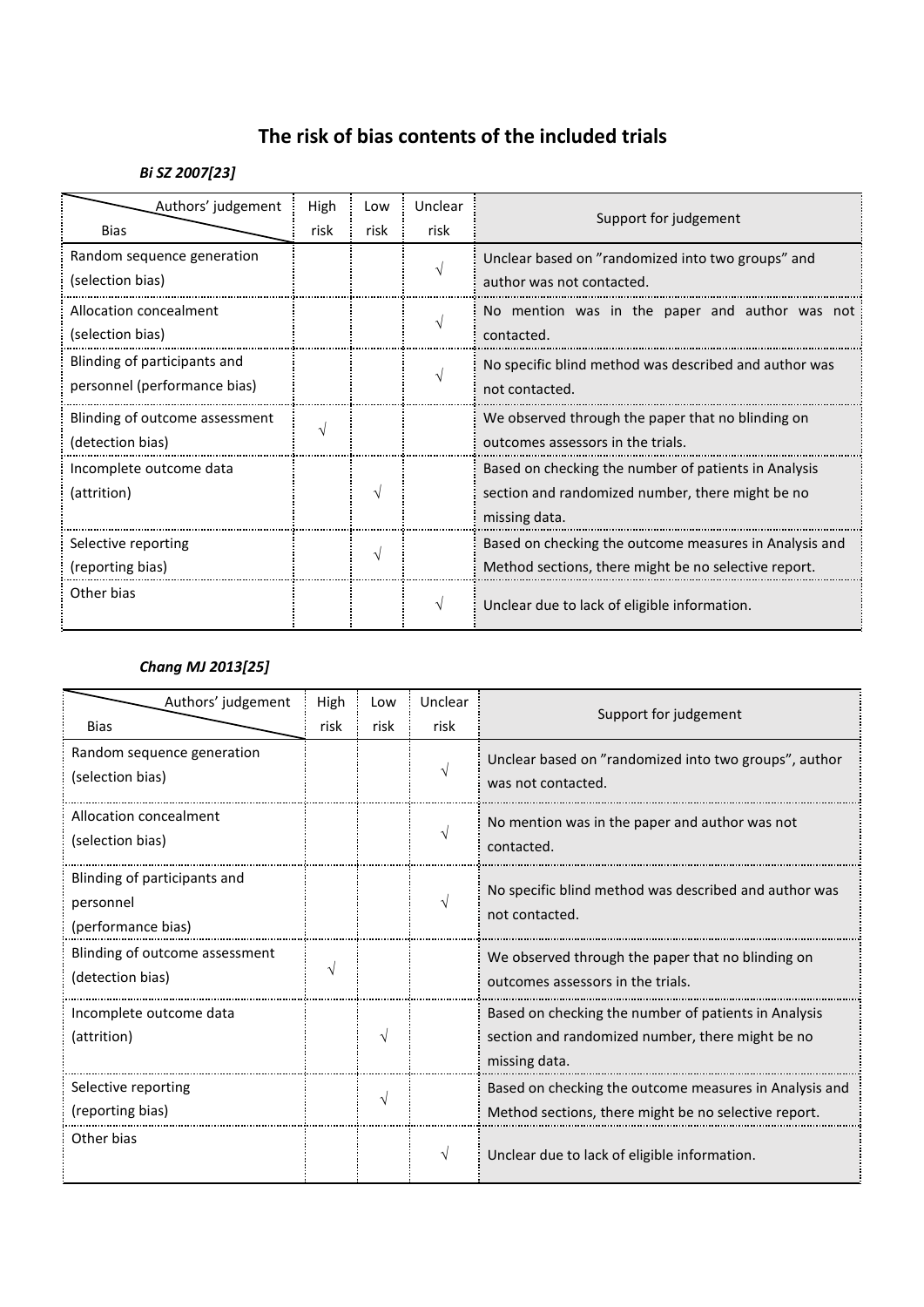## *Ding XY 2006[20]*

| Authors' judgement             | High | Low  | Unclear |                                                             |
|--------------------------------|------|------|---------|-------------------------------------------------------------|
| <b>Bias</b>                    | risk | risk | risk    | Support for judgement                                       |
| Random sequence generation     |      |      |         | Unclear based on "randomized into two groups",              |
| (selection bias)               |      |      |         | author was not contacted.                                   |
| Allocation concealment         |      |      |         | No mention was in the paper and author was not              |
| (selection bias)               |      |      |         | contacted.                                                  |
| Blinding of participants and   |      |      |         |                                                             |
| personnel                      |      |      |         | We observed through the paper that no blinding was<br>used. |
| (performance bias)             |      |      |         |                                                             |
| Blinding of outcome assessment |      |      |         | We observed through the paper that no blinding on           |
| (detection bias)               |      |      |         | outcomes assessors in the trials.                           |
| Incomplete outcome data        |      |      |         | Based on checking the number of patients in Analysis        |
| (attrition)                    |      |      |         | section and randomized number, there might be no            |
|                                |      |      |         | missing data.                                               |
| Selective reporting            |      |      |         | Adverse events were not described in detail, there          |
| (reporting bias)               |      |      |         | might be selective reporting.                               |
| Other bias                     |      |      | V       | Unclear due to lack of eligible information.                |

## *Gu XX 2005[16]*

| Authors' judgement<br><b>Bias</b>                               | High<br>risk | Low<br>risk | Unclear<br>risk | Support for judgement                                                                                                     |
|-----------------------------------------------------------------|--------------|-------------|-----------------|---------------------------------------------------------------------------------------------------------------------------|
| Random sequence generation<br>(selection bias)                  |              |             |                 | Unclear based on "randomized into two groups", author<br>was not contacted.                                               |
| Allocation concealment<br>(selection bias)                      |              |             |                 | No mention was in the paper and author was not<br>contacted.                                                              |
| Blinding of participants and<br>personnel<br>(performance bias) | ٦            |             |                 | We observed through the paper that no blinding was<br>used.                                                               |
| Blinding of outcome assessment<br>(detection bias)              | V            |             |                 | We observed through the paper that no blinding on<br>outcomes assessors in the trials.                                    |
| Incomplete outcome data<br>(attrition)                          |              | V           |                 | Based on checking the number of patients in Analysis<br>section and randomized number, there might be no<br>missing data. |
| Selective reporting<br>(reporting bias)                         |              | V           |                 | Based on checking the outcome measures in Analysis<br>and Method sections, there might be no selective report.            |
| Other bias                                                      |              |             |                 | Unclear due to lack of eligible information.                                                                              |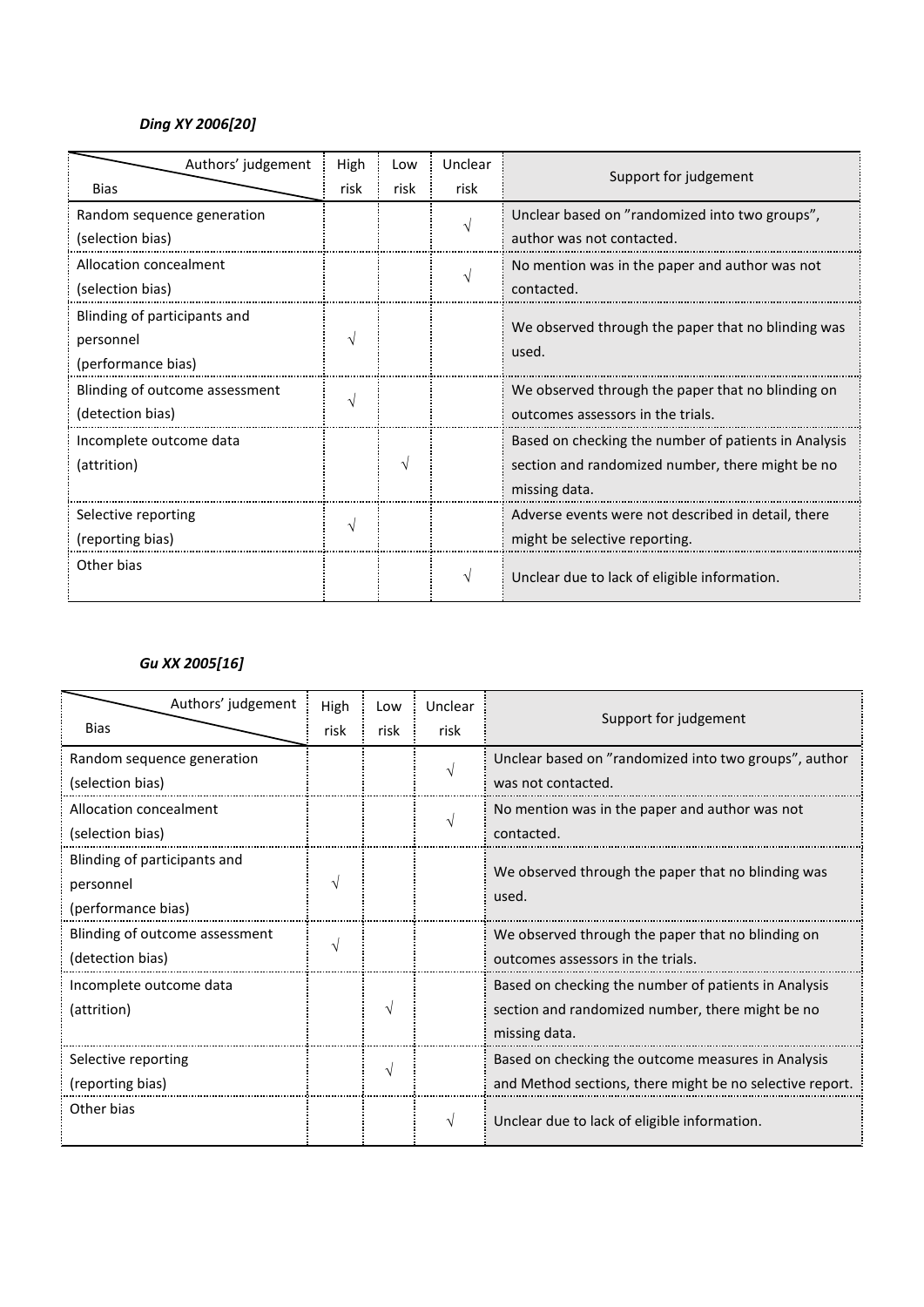# *He P 2013[21]*

| Authors' judgement             | High | Low  | Unclear | Support for judgement                                |
|--------------------------------|------|------|---------|------------------------------------------------------|
| <b>Bias</b>                    | risk | risk | risk    |                                                      |
| Random sequence generation     |      |      |         | Unclear based on "randomized into two groups",       |
| (selection bias)               |      |      |         | author was not contacted.                            |
| Allocation concealment         |      |      |         | No mention was in the paper and author was not       |
| (selection bias)               |      |      |         | contacted.                                           |
| Blinding of participants and   |      |      |         | We observed through the paper that no blinding was   |
| personnel                      |      |      |         | used.                                                |
| (performance bias)             |      |      |         |                                                      |
| Blinding of outcome assessment |      |      |         | We observed through the paper that no blinding on    |
| (detection bias)               |      |      |         | outcomes assessors in the trials.                    |
| Incomplete outcome data        |      |      |         | Based on checking the number of patients in Analysis |
| (attrition)                    |      |      |         | section and randomized number, there might be no     |
|                                |      |      |         | missing data.                                        |
| Selective reporting            |      |      |         | Adverse events were not described in detail, there   |
| (reporting bias)               |      |      |         | might be selective reporting.                        |
| Other bias                     |      |      |         | Unclear due to lack of eligible information.         |

# *Jia ZC 2011[29]*

| Authors' judgement             | High          | Low           | Unclear |                                                      |
|--------------------------------|---------------|---------------|---------|------------------------------------------------------|
| <b>Bias</b>                    | risk          | risk          | risk    | Support for judgement                                |
| Random sequence generation     |               |               |         | Unclear based on "randomized into two groups",       |
| (selection bias)               |               |               |         | author was not contacted.                            |
| Allocation concealment         |               |               |         | No mention was in the paper and author was not       |
| (selection bias)               |               |               |         | contacted.                                           |
| Blinding of participants and   |               |               |         | We observed through the paper that no blinding was   |
| personnel                      |               |               |         | used.                                                |
| (performance bias)             |               |               |         |                                                      |
| Blinding of outcome assessment | V             |               |         | We observed through the paper that no blinding on    |
| (detection bias)               |               |               |         | outcomes assessors in the trials.                    |
| Incomplete outcome data        |               |               |         | Based on checking the number of patients in Analysis |
| (attrition)                    |               | $\mathcal{N}$ |         | section and randomized number, there might be no     |
|                                |               |               |         | missing data.                                        |
| Selective reporting            | $\mathcal{N}$ |               |         | Adverse events were not described in detail, there   |
| (reporting bias)               |               |               |         | might be selective reporting.                        |
| Other bias                     |               |               |         | Unclear due to lack of eligible information.         |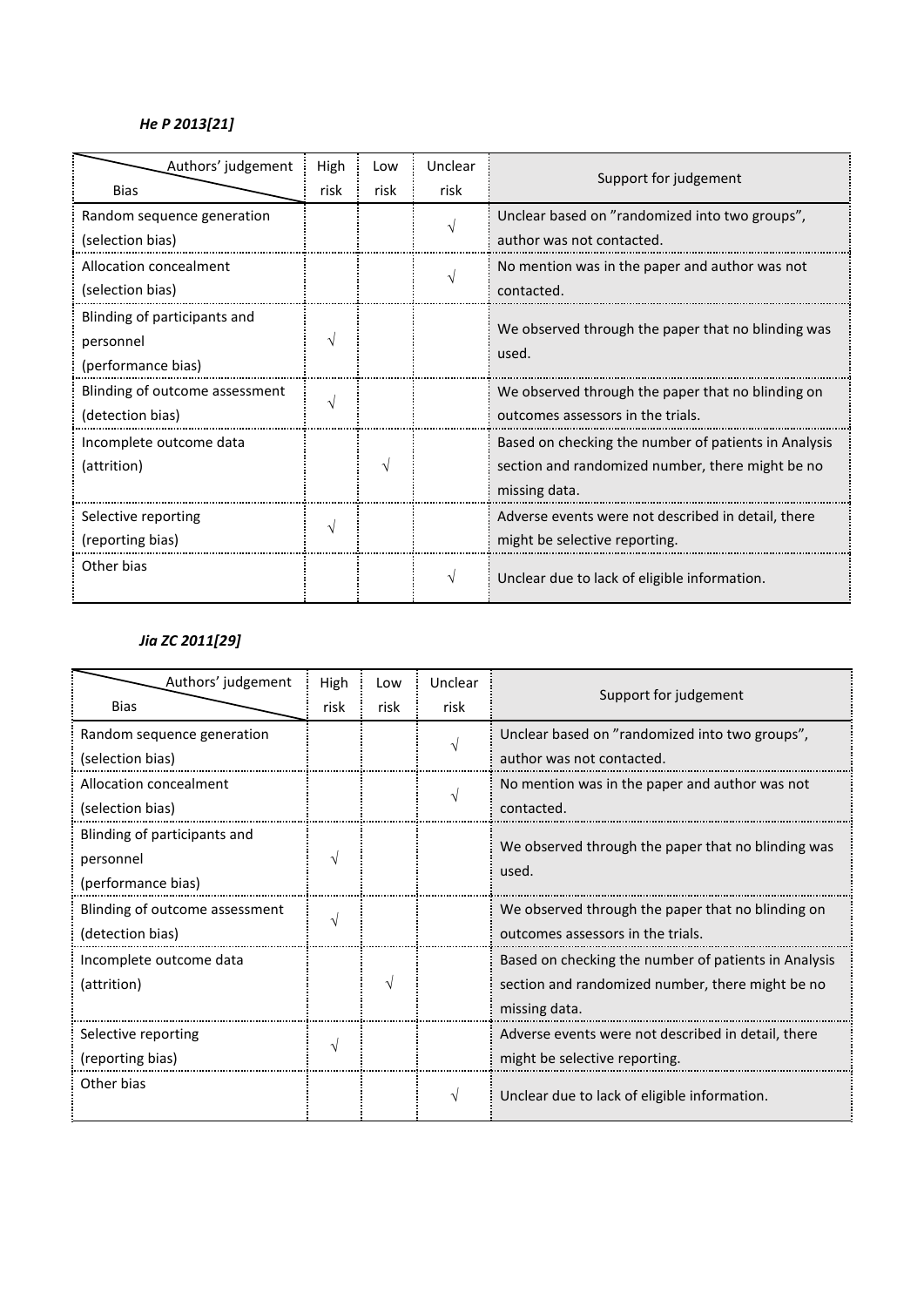# *Li DR 2003[31]*

| Authors' judgement             | High | Low  | Unclear |                                                        |
|--------------------------------|------|------|---------|--------------------------------------------------------|
| Bias                           | risk | risk | risk    | Support for judgement                                  |
| Random sequence generation     |      |      |         | We observed through the paper that random number       |
| (selection bias)               |      |      |         | table grouping was used.                               |
| Allocation concealment         |      |      |         | No mention was in the paper and author was not         |
| (selection bias)               |      |      |         | contacted.                                             |
| Blinding of participants and   |      |      |         | We observed the use of single-blind method through the |
| personnel                      |      |      | paper.  |                                                        |
| (performance bias)             |      |      |         |                                                        |
| Blinding of outcome assessment |      |      |         | We observed through the paper that no blinding on      |
| (detection bias)               |      |      |         | outcomes assessors in the trials.                      |
| Incomplete outcome data        |      |      |         | Based on checking the number of patients in Analysis   |
| (attrition)                    |      |      |         | section and randomized number, there might be no       |
|                                |      |      |         | missing data.                                          |
| Selective reporting            |      |      |         | Based on checking the outcome measures in Analysis and |
| (reporting bias)               |      |      |         | Method sections, there might be no selective report.   |
| Other bias                     |      |      |         | Unclear due to lack of eligible information.           |

### *Li JK 2013[26]*

| Authors' judgement             | High | Low           | Unclear       |                                                             |
|--------------------------------|------|---------------|---------------|-------------------------------------------------------------|
| <b>Bias</b>                    | risk | risk          | risk          | Support for judgement                                       |
| Random sequence generation     |      |               | $\mathcal{L}$ | Unclear based on "randomized into two groups", author       |
| (selection bias)               |      |               |               | was not contacted.                                          |
| Allocation concealment         |      |               |               | No mention was in the paper and author was not              |
| (selection bias)               |      |               |               | contacted.                                                  |
| Blinding of participants and   |      |               |               |                                                             |
| personnel                      |      |               |               | We observed through the paper that no blinding was<br>used. |
| (performance bias)             |      |               |               |                                                             |
| Blinding of outcome assessment |      |               |               | We observed through the paper that no blinding on           |
| (detection bias)               |      |               |               | outcomes assessors in the trials.                           |
| Incomplete outcome data        |      |               |               | Based on checking the number of patients in Analysis        |
| (attrition)                    |      | $\mathcal{N}$ |               | section and randomized number, there might be no            |
|                                |      |               |               | missing data.                                               |
| Selective reporting            |      |               |               | Adverse events were not described in detail, there might    |
| (reporting bias)               |      |               |               | be selective reporting.                                     |
| Other bias                     |      |               |               | Unclear due to lack of eligible information.                |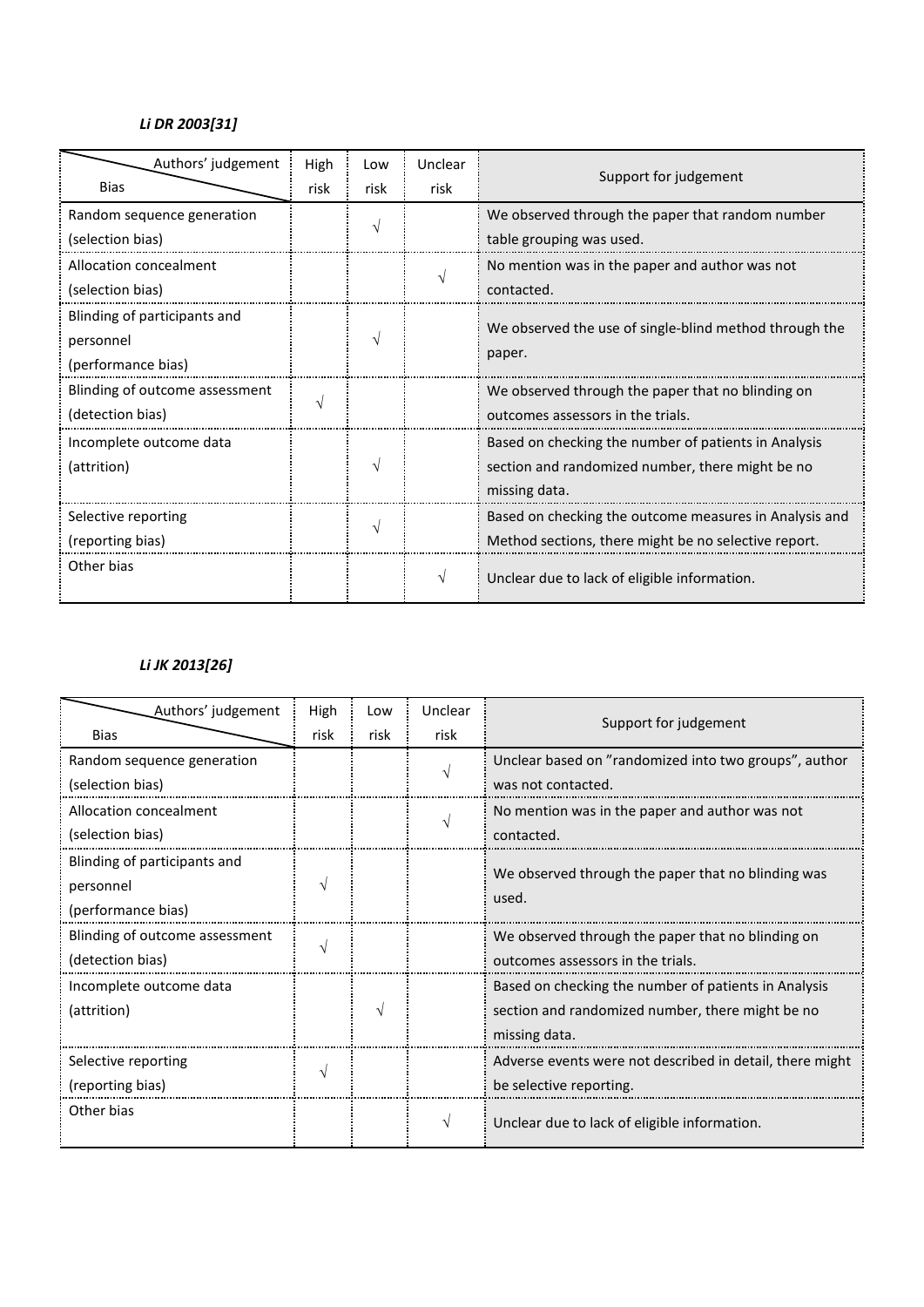## *Liang Y 2012[27]*

| Authors' judgement             | High | Low  | Unclear | Support for judgement                                |
|--------------------------------|------|------|---------|------------------------------------------------------|
| <b>Bias</b>                    | risk | risk | risk    |                                                      |
| Random sequence generation     |      |      |         | Unclear based on "randomized into two groups",       |
| (selection bias)               |      |      |         | author was not contacted.                            |
| Allocation concealment         |      |      |         | No mention was in the paper and author was not       |
| (selection bias)               |      |      |         | contacted.                                           |
| Blinding of participants and   |      |      |         | We observed through the paper that no blinding was   |
| personnel                      |      |      |         | used.                                                |
| (performance bias)             |      |      |         |                                                      |
| Blinding of outcome assessment |      |      |         | We observed through the paper that no blinding on    |
| (detection bias)               |      |      |         | outcomes assessors in the trials.                    |
| Incomplete outcome data        |      |      |         | Based on checking the number of patients in Analysis |
| (attrition)                    |      | V    |         | section and randomized number, there might be no     |
|                                |      |      |         | missing data.                                        |
| Selective reporting            |      |      |         | Adverse events were not described in detail, there   |
| (reporting bias)               |      |      |         | might be selective reporting.                        |
| Other bias                     |      |      |         | Unclear due to lack of eligible information.         |

#### *Shen HJ 2010[30]*

| Authors' judgement             | High | Low  | Unclear<br>Support for judgement |                                                             |
|--------------------------------|------|------|----------------------------------|-------------------------------------------------------------|
| <b>Bias</b>                    | risk | risk | risk                             |                                                             |
| Random sequence generation     |      |      |                                  | Unclear based on "randomized into two groups",              |
| (selection bias)               |      |      |                                  | author was not contacted.                                   |
| Allocation concealment         |      |      |                                  | No mention was in the paper and author was not              |
| (selection bias)               |      |      |                                  | contacted.                                                  |
| Blinding of participants and   |      |      |                                  |                                                             |
| personnel                      |      |      |                                  |                                                             |
| (performance bias)             |      |      |                                  |                                                             |
| Blinding of outcome assessment |      |      |                                  | We observed through the paper that no blinding on           |
| (detection bias)               |      |      |                                  | outcomes assessors in the trials.                           |
| Incomplete outcome data        |      |      |                                  | Based on checking the number of patients in Analysis        |
| (attrition)                    |      | N    |                                  | section and randomized number, there might be no            |
|                                |      |      |                                  | missing data.                                               |
| Selective reporting            |      |      |                                  | Adverse events were not described in detail, there          |
| (reporting bias)               |      |      |                                  | might be selective reporting.                               |
| Other bias                     |      |      |                                  | Unclear due to lack of eligible information.                |
|                                |      |      |                                  | We observed through the paper that no blinding was<br>used. |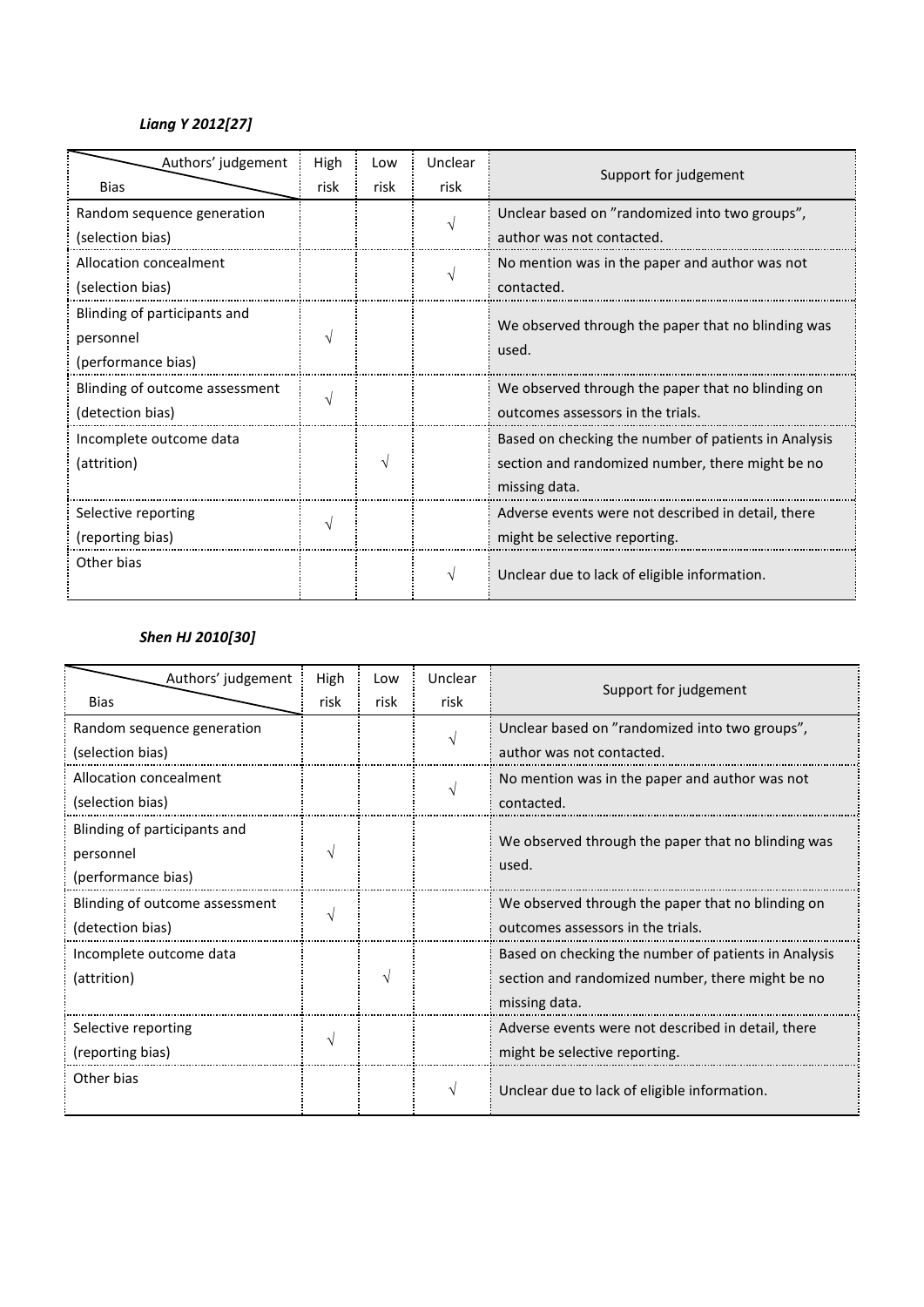#### *Wang SJ 2017[33]*

| Authors' judgement<br><b>Bias</b>                               | High<br>risk | Low<br>risk | Unclear<br>risk | Support for judgement                                                                                                     |
|-----------------------------------------------------------------|--------------|-------------|-----------------|---------------------------------------------------------------------------------------------------------------------------|
| Random sequence generation<br>(selection bias)                  |              |             |                 | Unclear based on "randomized into two groups", author<br>was not contacted.                                               |
| Allocation concealment<br>(selection bias)                      |              |             |                 | No mention was in the paper and author was not<br>contacted.                                                              |
| Blinding of participants and<br>personnel<br>(performance bias) |              |             |                 | We observed through the paper that no blinding was<br>used.                                                               |
| Blinding of outcome assessment<br>(detection bias)              |              |             |                 | We observed through the paper that no blinding on<br>outcomes assessors in the trials.                                    |
| Incomplete outcome data<br>(attrition)                          |              |             |                 | Based on checking the number of patients in Analysis<br>section and randomized number, there might be no<br>missing data. |
| Selective reporting<br>(reporting bias)                         |              |             |                 | Adverse events were not described in detail, there might<br>be selective reporting.                                       |
| Other bias                                                      |              |             |                 | Unclear due to lack of eligible information.                                                                              |

### *WangWP 2010[32]*

| Authors' judgement             | High | Low  | Unclear |                                                          |
|--------------------------------|------|------|---------|----------------------------------------------------------|
| <b>Bias</b>                    | risk | risk | risk    | Support for judgement                                    |
| Random sequence generation     |      |      |         | Unclear based on "randomized into two groups", author    |
| (selection bias)               |      |      |         | was not contacted.                                       |
| Allocation concealment         |      |      |         | No mention was in the paper and author was not           |
| (selection bias)               |      |      |         | contacted.                                               |
| Blinding of participants and   |      |      |         | No specific blind method was described and author was    |
| personnel                      |      |      |         | not contacted.                                           |
| (performance bias)             |      |      |         |                                                          |
| Blinding of outcome assessment |      |      |         | We observed through the paper that no blinding on        |
| (detection bias)               |      |      |         | outcomes assessors in the trials.                        |
| Incomplete outcome data        |      |      |         | Based on checking the number of patients in Analysis     |
| (attrition)                    |      | V    |         | section and randomized number, there might be no         |
|                                |      |      |         | missing data.                                            |
| Selective reporting            |      |      |         | Adverse events were not described in detail, there might |
| (reporting bias)               |      |      |         | be selective reporting.                                  |
| Other bias                     |      |      | V       | Unclear due to lack of eligible information.             |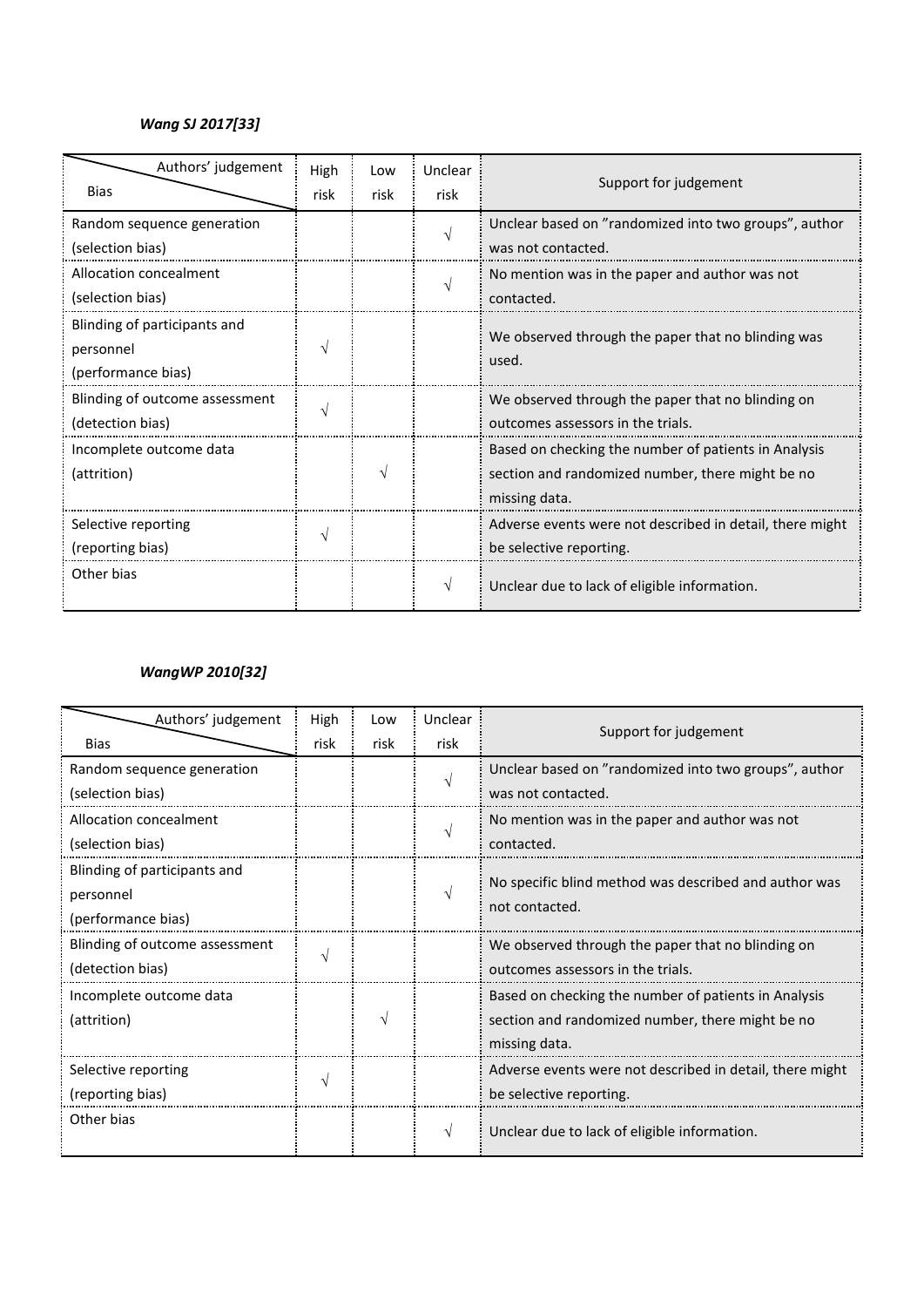#### *Zhang AM 2008[22]*

| Authors' judgement             | High | Low  | Unclear                                            |                                                          |
|--------------------------------|------|------|----------------------------------------------------|----------------------------------------------------------|
| <b>Bias</b>                    | risk | risk | risk                                               | Support for judgement                                    |
| Random sequence generation     |      |      |                                                    | Unclear based on "randomized into two groups", author    |
| (selection bias)               |      |      |                                                    | was not contacted.                                       |
| Allocation concealment         |      |      |                                                    | No mention was in the paper and author was not           |
| (selection bias)               |      |      |                                                    | contacted.                                               |
| Blinding of participants and   |      |      | We observed through the paper that no blinding was |                                                          |
| personnel                      |      |      | used.                                              |                                                          |
| (performance bias)             |      |      |                                                    |                                                          |
| Blinding of outcome assessment |      |      |                                                    | We observed through the paper that no blinding on        |
| (detection bias)               |      |      | outcomes assessors in the trials.                  |                                                          |
| Incomplete outcome data        |      |      |                                                    | Based on checking the number of patients in Analysis     |
| (attrition)                    |      | N    |                                                    | section and randomized number, there might be no         |
|                                |      |      |                                                    | missing data.                                            |
| Selective reporting            | ٦    |      |                                                    | Adverse events were not described in detail, there might |
| (reporting bias)               |      |      |                                                    | be selective reporting.                                  |
| Other bias                     |      |      |                                                    | Unclear due to lack of eligible information.             |

#### *Zhou JM 2008[24]*

| Authors' judgement             | High | Low  | Unclear                           |                                                             |
|--------------------------------|------|------|-----------------------------------|-------------------------------------------------------------|
| <b>Bias</b>                    | risk | risk | risk                              | Support for judgement                                       |
| Random sequence generation     |      |      |                                   | Unclear based on "randomized into two groups", author       |
| (selection bias)               |      |      |                                   | was not contacted.                                          |
| Allocation concealment         |      |      |                                   | No mention was in the paper and author was not              |
| (selection bias)               |      |      |                                   | contacted.                                                  |
| Blinding of participants and   |      |      |                                   |                                                             |
| personnel                      |      |      |                                   | We observed through the paper that no blinding was<br>used. |
| (performance bias)             |      |      |                                   |                                                             |
| Blinding of outcome assessment |      |      |                                   | We observed through the paper that no blinding on           |
| (detection bias)               |      |      | outcomes assessors in the trials. |                                                             |
| Incomplete outcome data        |      |      |                                   | Based on checking the number of patients in Analysis        |
| (attrition)                    |      |      |                                   | section and randomized number, there might be no            |
|                                |      |      |                                   | missing data.                                               |
| Selective reporting            |      |      |                                   | Based on checking the outcome measures in Analysis          |
| (reporting bias)               |      |      |                                   | and Method sections, there might be no selective report.    |
| Other bias                     |      |      | V                                 | Unclear due to lack of eligible information.                |